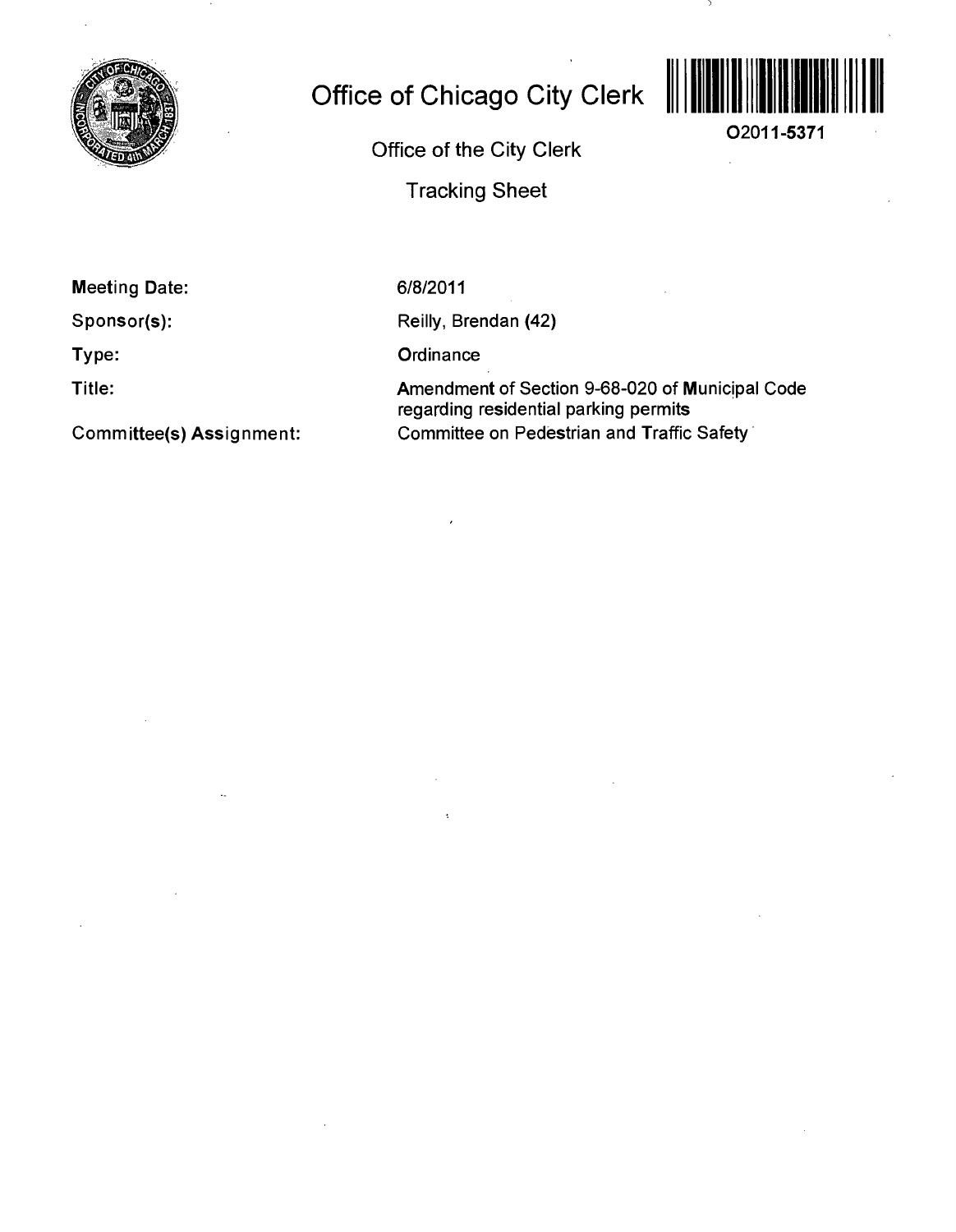Committee on Pedestrian and Traffic Safety City Council Meeting June 8, 2011 Alderman Brendan Reilly, 42<sup>nd</sup> Ward RPP Ordinance Amendment

## **ORDINANC E**

 $\label{eq:2.1} \mathcal{L}_{\text{max}} = \frac{1}{2} \sum_{i=1}^{N} \frac{1}{2} \sum_{i=1}^{N} \frac{1}{2} \sum_{i=1}^{N} \frac{1}{2} \sum_{i=1}^{N} \frac{1}{2} \sum_{i=1}^{N} \frac{1}{2} \sum_{i=1}^{N} \frac{1}{2} \sum_{i=1}^{N} \frac{1}{2} \sum_{i=1}^{N} \frac{1}{2} \sum_{i=1}^{N} \frac{1}{2} \sum_{i=1}^{N} \frac{1}{2} \sum_{i=1}^{N} \frac{1}{2} \sum_{i=$ 

## **BE IT ORDAINED BY THE CITY COUNCIL OF THE CITY OF CHICAGO:**

SECTION 1. Section 9-68-020 ofthe Municipal Code of Chicago is amended by adding the language underscored and by deleting the language struck through, as follows:

**9-68-020 Residential parking permits.** 

(a) (1) Upon application and payment of the required fee to the city clerk, the clerk or his designee shall issue annual "residential parking permit" stickers to residents of the residential parking permit zone for use on each ear motor vehicle owned and registered within any residential parking permit zone, displaying a current city wheel tax license emblem. Such a residential parking permit sticker may also be issued as part of such city wheel tax license emblem. Such a residential parking permit sticker shall be affixed, in accordance with the instructions printed thereon and without the use of supplemental adhesives, at the lower right-hand corner of the inside of the glass portion of the windshield of such motor vehicle, directly above or as part of the city wheel tax license emblem, or in the case of a motorcycle, the residential parking permit sticker shall be affixed to the motorcycle in a conspicuous place, as directed by the city clerk in the instructions printed on the sticker. This permit sticker shall not guarantee or reserve any parking space, nor shall it exempt the holder from the observance of any traffic or parking regulation.

(omitted text is unaffected by this ordinance)

(d) The fee for an annual residential parking permit is \$25.00 for each motor vehicle. If application is made for the permit after November 30th of the current annual period, the following fees shall apply:

> Between December 1st and March 31st: 66 percent of the applicable fee; and Between April 1st and June 30th: 33 percent of the applicable fee.

The fee for one-day permits shall be \$16 for 30 permits. A replacement of an annual permit will be issued for \$10 upon receipt of the permit number portion of the removed annual permit sticker and a receipt for the current annual permit sticker. Replacement of any permits which are lost or destroyed will be made at full cost.

(e) If a residential parking zone is in effect at the place of residence of a person with a disability who is an owner of a motor vehicle licensed to a handicapped individual, as the term handicapped individual is defined in Section 3-56-050(a) of this Code, such person shall be exempt from the residential permit parking fees set forth in paragraph (d) of this section.

(f) It shall be unlawful for any person to affix, cause to be affixed, or otherwise display any residential parking permit or other vehicle-specific permit issued pursuant to any other parking permit program to any automobile motor vehicle other than the motor vehicle to which the permit was intended to be affixed at the time of issuance by the city.